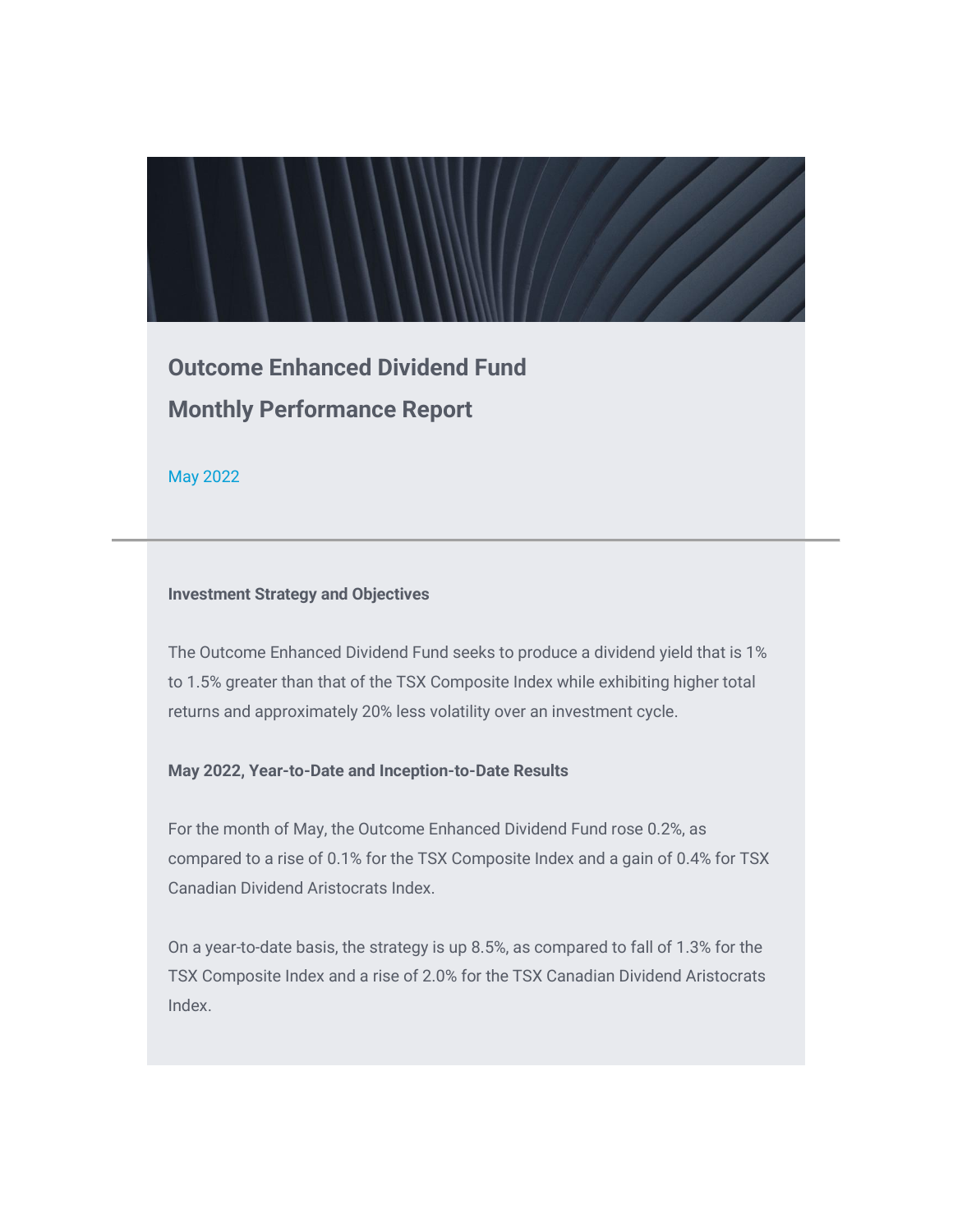Since its inception in October 2018, the strategy has returned 59.5%, as compared to a return of 45.9% for the TSX Composite Index and a return of 47.1% for TSX Canadian Dividend Aristocrats Index.

### **Performance**

|      | Jan | Feb Mar Apr May Jun Jul Aug Sep Oct Nov Dec YTD                            |  |  |  |                                 |      |
|------|-----|----------------------------------------------------------------------------|--|--|--|---------------------------------|------|
| 2018 |     |                                                                            |  |  |  | $-2.9\%$ 2.0% $-4.0\%$ $-5.0\%$ |      |
|      |     | 2019 5.8% 3.2% 1.5% 1.3% 3.2% 0.9% 0.4% 1.9% 2.2% -2.5% 3.0% 1.9% 25.0%    |  |  |  |                                 |      |
|      |     | 2020 3.5% -5.2% -14.5% 4.7% 1.2% -0.1% 4.1% 2.0% 0.6% -2.6% 9.0% 0.1% 0.8% |  |  |  |                                 |      |
|      |     | 2021 1.1% 3.1% 6.4% 2.3% 3.3% 2.6% 2.0% -0.2% -1.1% 1.8% -3.8% 3.6% 22.9%  |  |  |  |                                 |      |
|      |     | <b>2022</b> 2.4% 2.2% 5.6% -2.1% 0.2%                                      |  |  |  |                                 | 8.5% |

#### **Top 10 Positions**

- 1. TC Energy Corporation
- 2. Keyera Corp.
- 3. Enbridge Inc.
- 4. Parkland Corporation
- 5. Barrick Gold Corporation
- 6. Tourmaline Oil Corp.
- 7. George Weston Limited
- 8. Finning International
- 9. Agnico Eagle Mines Limited
- 10. Saputo Inc.